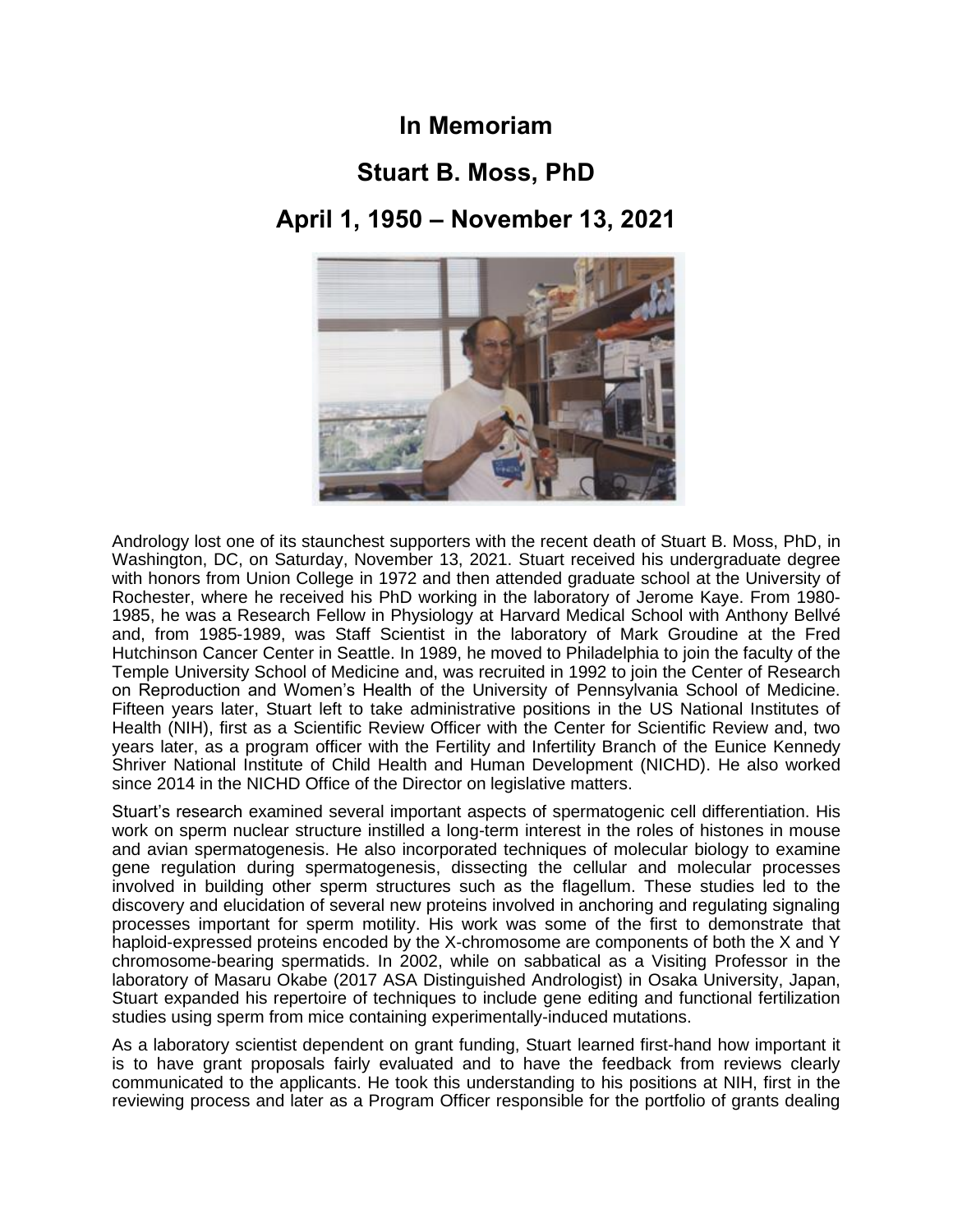with andrology. In this role, he assisted many early-stage investigators navigate the granting process and helped to guide more senior scientists entering the field for the first time.

On a personal level, Stuart had a quiet, non-assuming outward demeanor. He came from a small, tight-knit family that included his parents and a younger sister. Although he had no children of his own, he was very close to his niece. He often took her or children of his friends to amusement parks or sporting events. To many, he was an honorary "uncle".

Stuart built family wherever he went. The relationships he established over the course of his career continued throughout the remainder of his life. With his interest in science and generous nature, he made an impact on all the colleagues that he treated as his scientific family. As examples of his "scientific relatives", we would like to use this platform to illustrate briefly how Stuart impacted our lives and careers.

GLG: I first met Stuart in 1982, when I was a Postdoctoral Research Associate in Clarke Millette's laboratory at Harvard Medical School. We developed a strong bond of friendship through our shared interests in spermatogenesis and support of each other's careers. This brotherhood continued after we both left Harvard and was reinforced when he came to Philadelphia in 1989. I was overjoyed when he decided to come to Penn three years later. Upon his arrival, he moved into an adjacent laboratory and we established a long-standing collaboration that included structural and functional studies of flagellar proteins such as AKAP4. When he left Penn in 2007, I was torn. I lost my closest collaborator, but, on the other hand, I knew that NIH was gaining a committed, ethical, and very competent administrator; it was especially good news for the field of andrology when he transitioned to become a Program Officer.

PEV: Stuart became an important role model for me when I joined Penn in 1991 as a postdoc in Greg Kopf's lab. At the time, Stuart worked in spermatogenesis and on what was my scientific passion, cAMP-dependent signaling events in sperm. Besides the AKAP4 work with George Gerton, he was the corresponding author in a classic manuscript showing that ADCY10 is the main source of cAMP during sperm capacitation. Stuart also worked late hours, the best time to discuss results and listen to his suggestions. During one of these evening exchanges, he offered to teach me molecular biology. We designed a project to clone novel testis-specific kinases and I still remember how he patiently taught me the necessary techniques for the project. Stuart was an avid tennis and squash player. We met weekly to play with others from our Penn family, sometimes gathering afterwards at a bar to discuss our projects. I still remember his subtle sense of humor and our meaningful conversations.

After I left Penn and moved on with my career, Stuart and I kept in touch and I could not believe how lucky all of us in the field of reproduction and, specifically, andrology, were with his decision to move to NIH. In this position, he encouraged everybody to do their best. He always willingly read our Specific Aims pages, supported us when the scores were not encouraging, and counseled us to be "cautiously optimistic" when we received good scores. I will always remember Stuart as an "universal" mentor, knowing perfectly well how to talk to scientists at all levels of experience. If you were developing a grant proposal, Stuart was the "go-to" person to learn if your idea fit within the programmatic purview of the NICHD research portfolio.

In the field of andrology, we often speak of our colleagues as "family". At some level, conferences such as the Annual Meeting of the American Society of Andrology are "family reunions". Stuart was an active participant in the ASA meetings where he annually presented an update of the funding climate at NIH. He also took part in symposia and luncheons for trainees. In conversations with colleagues at these meetings, the questions "Have you met Stuart yet" and "Have you spoken to Stuart about your research idea" were frequently uttered; only his first name needed to be said, we all knew who was meant.